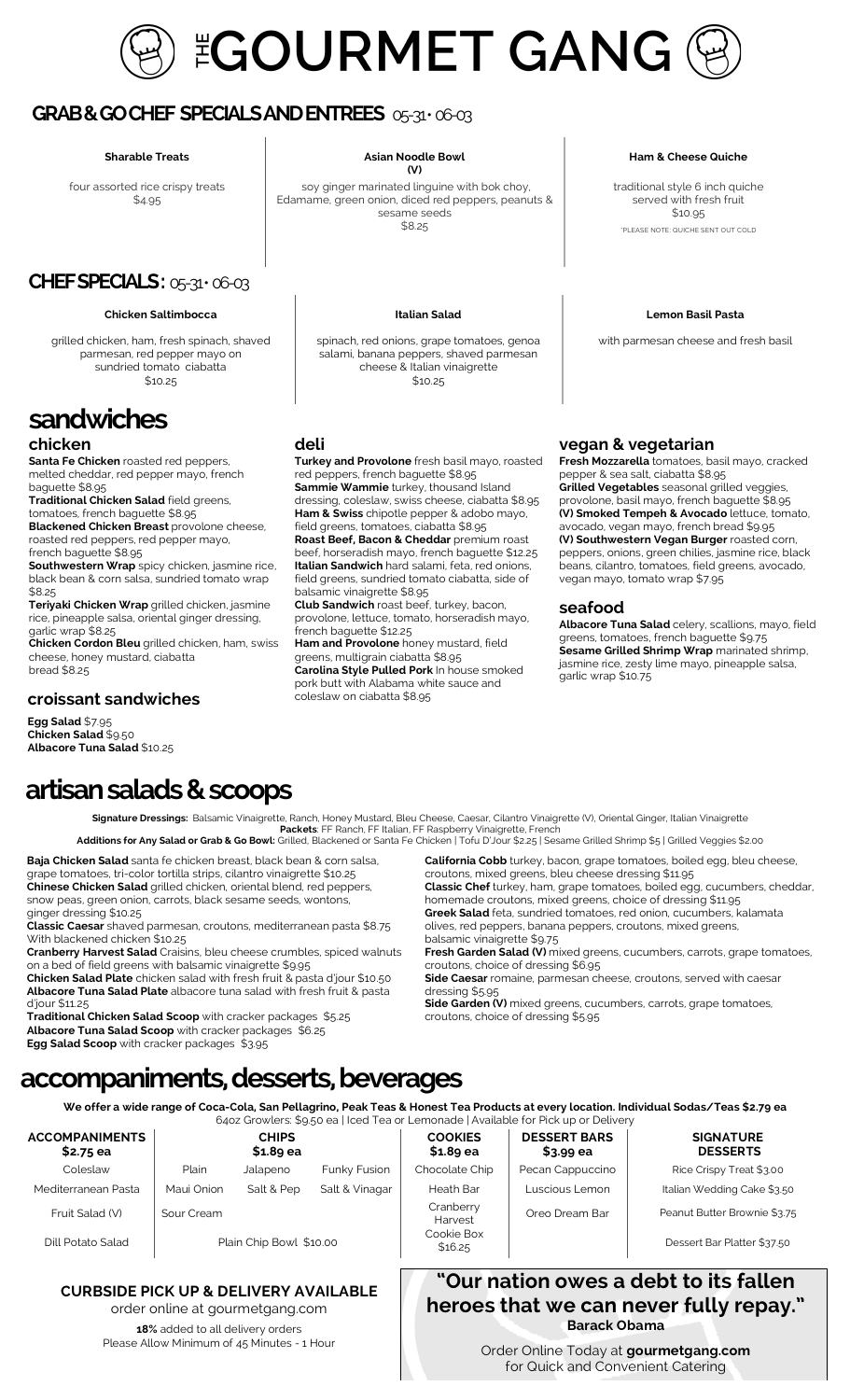

# gourmetgang.com

# **Did you know we are also the areas largest caterer for platters and social events?**

| <b>SPREADS, DIPS</b>                                                                                                                                                                                                                                                                                                                                                                                                                    | □ Spinach & Artichoke Dip                                                                                                                                                                                                                                                                                                                                                                                                            | $\Box$ Baked Brie Wheel In Puff Pastry                                                                                                                                                                                                                                                                                                                                                                                                                                          |
|-----------------------------------------------------------------------------------------------------------------------------------------------------------------------------------------------------------------------------------------------------------------------------------------------------------------------------------------------------------------------------------------------------------------------------------------|--------------------------------------------------------------------------------------------------------------------------------------------------------------------------------------------------------------------------------------------------------------------------------------------------------------------------------------------------------------------------------------------------------------------------------------|---------------------------------------------------------------------------------------------------------------------------------------------------------------------------------------------------------------------------------------------------------------------------------------------------------------------------------------------------------------------------------------------------------------------------------------------------------------------------------|
| <b>&amp; PLATTERS</b>                                                                                                                                                                                                                                                                                                                                                                                                                   | □ Chipotle Shrimp Dip                                                                                                                                                                                                                                                                                                                                                                                                                | □ Imported Cheese Platter                                                                                                                                                                                                                                                                                                                                                                                                                                                       |
| □ Hot Artichoke Dip                                                                                                                                                                                                                                                                                                                                                                                                                     | □ Mediterranean Platter                                                                                                                                                                                                                                                                                                                                                                                                              | □ Grilled Vegetable Platter                                                                                                                                                                                                                                                                                                                                                                                                                                                     |
| □ Roasted Corn Dip                                                                                                                                                                                                                                                                                                                                                                                                                      | $\Box$ Hummus Trio                                                                                                                                                                                                                                                                                                                                                                                                                   | □ Brie & Pesto Cheese Mold                                                                                                                                                                                                                                                                                                                                                                                                                                                      |
| □ Charcuterie Board                                                                                                                                                                                                                                                                                                                                                                                                                     | $\square$ Salsa Platter                                                                                                                                                                                                                                                                                                                                                                                                              | $\Box$ Fruit Platter                                                                                                                                                                                                                                                                                                                                                                                                                                                            |
| □ Domestic Cheese Platter                                                                                                                                                                                                                                                                                                                                                                                                               | □ Seafood Antipasta                                                                                                                                                                                                                                                                                                                                                                                                                  | □ Fresh Fruit Kebabs                                                                                                                                                                                                                                                                                                                                                                                                                                                            |
| □ Vegetable Platter                                                                                                                                                                                                                                                                                                                                                                                                                     | $\Box$ Baked Chesapeake Bay Crab Dip                                                                                                                                                                                                                                                                                                                                                                                                 | □ Fresh Whole Strawberries                                                                                                                                                                                                                                                                                                                                                                                                                                                      |
| <b>Hors D'oeuvres</b><br>Vegetarian<br>□ Handcrafted Miniature Quiche<br>□ Oven Roasted Baby Potatoes<br>□ Loaded Baby Potatoes<br>$\Box$ Spanakopita<br>□ Tomato, Mozzarella & Basil<br><b>Bruschetta</b><br>$\Box$ Phyllo Baked Brie Bites with<br><b>Fresh Blueberries</b><br>□ Spinach & Feta Stuffed<br>Mushroom Caps with Parmesan<br>□ Sugared Cranberry & Brie<br>Canapes<br>□ Antipasta Skewers<br>□ Vegetable Cocktail Lumpia | □ Peach & Goat Cheese or<br>Peach & Mozzarella Canapes<br>(July only)<br>□ Summer Berry Caprese<br><b>Skewers</b><br>Poultry<br>Greek Chicken Skewers<br>□ Thai Chicken Satay Drizzled<br>□ Jamaican Jerk Chicken Skewers<br>□ Chicken & Vegetable Skewers<br>□ Buffalo Chicken Nuggets<br>□ Caribbean Chicken Wings<br>□ Mini Chicken Tacos<br><b>Beef</b><br>$\Box$ Beef Filet with Red Onion<br>Chutney<br>□ Beef Cocktail Lumpia | □ Vanilla Boubon Steak Rumaki<br>□ Prosciutto & Melon Skewers<br>$\Box$ Swedish Meatballs<br>Seafood<br>□ European Cucumber Cup<br>□ Minature Crab Cakes<br>□ Mini Seafood Cakes<br>$\Box$ Citrus Seared Rosemary<br>Scallops<br>□ Old Bay Shrimp Cocktail<br>□ Champagne Picked Shrimp<br>□ Coconut Fried Shrimp Skewers<br>$\Box$ Blackened Tuna Tidbits<br>Skewered<br>□ Smoked Salmon Dill Bites<br>□ Sesame Grilled Shrimp<br>□ Mini KeyWest Style Mahi &<br>Lobster Tacos |

**Signature Salads** Accompanied with serving utensils and salad dressings on the side. Med. - 6-8

□ Chinese Chicken Salad □ Cranberry Harvest Salad guests, Lg. - 8-10 guests

- □ Greek Salad □ Chef Salad □ Chicken Caesar Salad
	-
- □ California Cobb Salad □ Baja Chicken Salad

**Traditional Salads** Accompanied with serving utensils and salad dressings on the side. Med. - 6-8<br>guests, Lg. - 8-10 guests **Contraditional Garden Salad Contraditional Caesar Salad**  $\Box$  Traditional Garden Salad  $\Box$  Traditional Caesar Salad

| <b>Classic</b>  | □ Sandwich Platters (seafood & vegan options available) | <b>Deli Trays</b> serves 10-15 |                                                                                                                      |
|-----------------|---------------------------------------------------------|--------------------------------|----------------------------------------------------------------------------------------------------------------------|
| <b>Platters</b> | Sm. - 5-7, Med. - 8-10, Lg. - 10-15                     |                                | Sm/Md/Lg                                                                                                             |
|                 |                                                         |                                | <b>Signature</b> $\Box$ Lobster Rolls $\Box$ Brisket Sliders $\Box$ Italian Sandwichs $\Box$ Chipotle Shrimp Sliders |

**Platters** (serves 10-12)

# **SERVICE OPTIONS**

## **DELIVERY**

The Gourmet Gang is happy to deliver any of its menu items to you with no minimum for delivery. We simply charge a delivery fee which goes directly to our drivers. So, if you need just one sandwich or enough food for your luncheon meeting, we have you covered.

### **DELIVERY WITH SET UP**

If full service is a little over the top and delivery is not enough, we have the"Delivery With Set Up" option available to you. We still deliver the food to you, but we have one of our service staff stay with you for 1 hour to help in setting up the food. Everything is artfully displayed on our signature black plastic platters.

## **CURBSIDE CATERING PICK-UP**

We offer convenient options for pick-up as well. You can feel free to pick-up your order from your nearest deli location or directly from our Corporate Office with our Curbside Pick-up Service.

### **FULL SERVICE EVENT CATERING**

Our Catering team will help you in planning your event. We will design a custom quote for you that encompasses all of your needs - from food, rentals, service, florals and entertainment. We can even help in choosing a venue as we are a preferred caterer in most of the venues available in Hampton Roads.